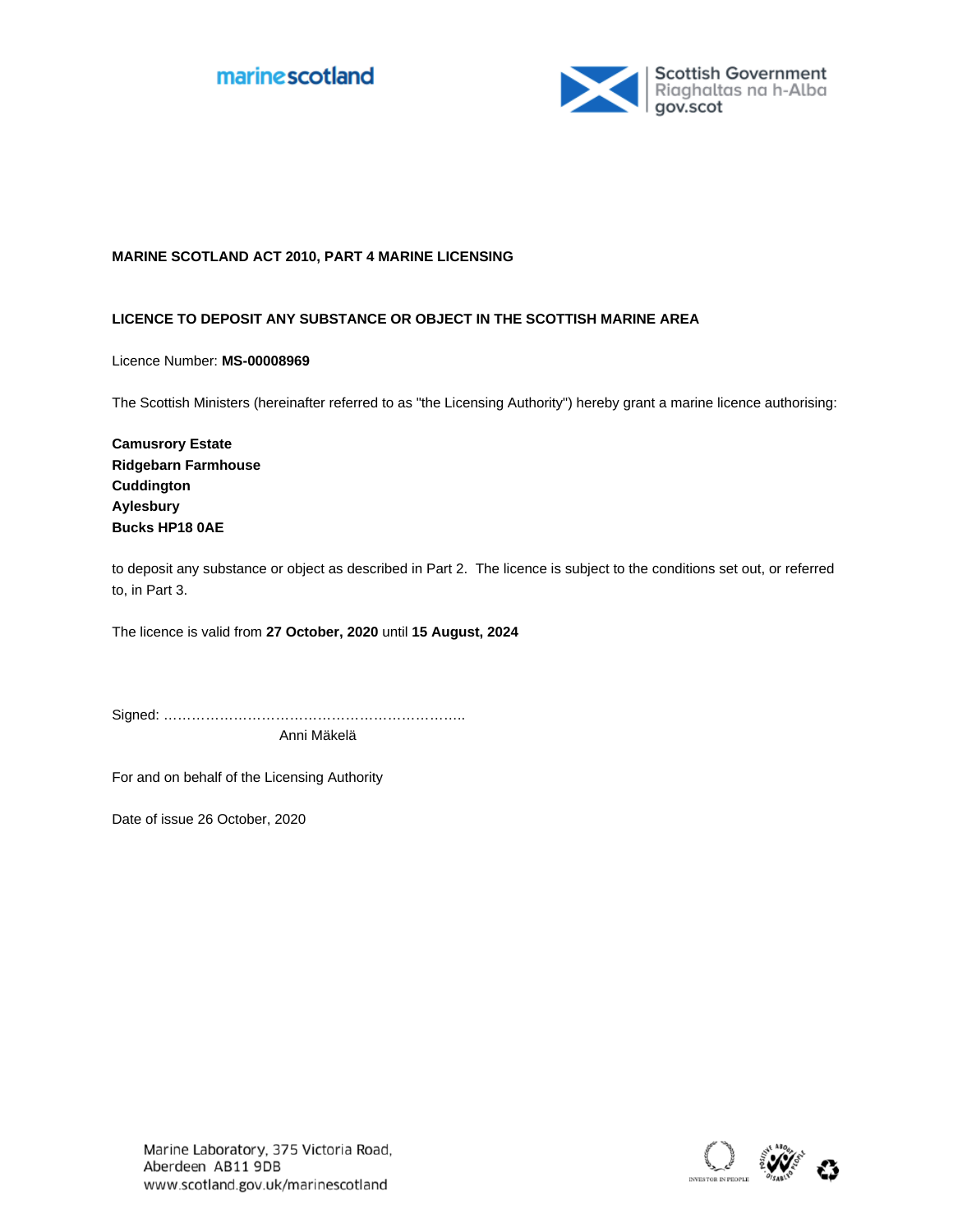# **1. PART 1 - GENERAL**

## **1.1 Interpretation**

In the licence, terms are as defined in Section 1, 64 and 157 of the Marine Scotland Act 2010, and

a) **"the 2010 Act"** means the Marine (Scotland) Act 2010;

b) **"Licensed Activity"** means any activity or activities listed in section 21 of the 2010 Act which is, or are authorised under the licence;

c) **"Licensee"** means Camusrory Estate

d) **"Mean high water springs"** means any area submerged at mean high water spring tide;

e) **"Commencement of the Licensed Activity"** means the date on which the first vehicle or vessel arrives on the site to begin carrying on any activities in connection with the Licensed Activity;

f) **"Completion of the Licensed Activity"** means the date on which the Licensed Activity has been installed in full, or the Licensed Activity has been deemed complete by the Licensing Authority, whichever occurs first;

All geographical co-ordinates contained within the licence are in WGS84 format (latitude and longitude degrees and minutes to three decimal places) unless otherwise stated.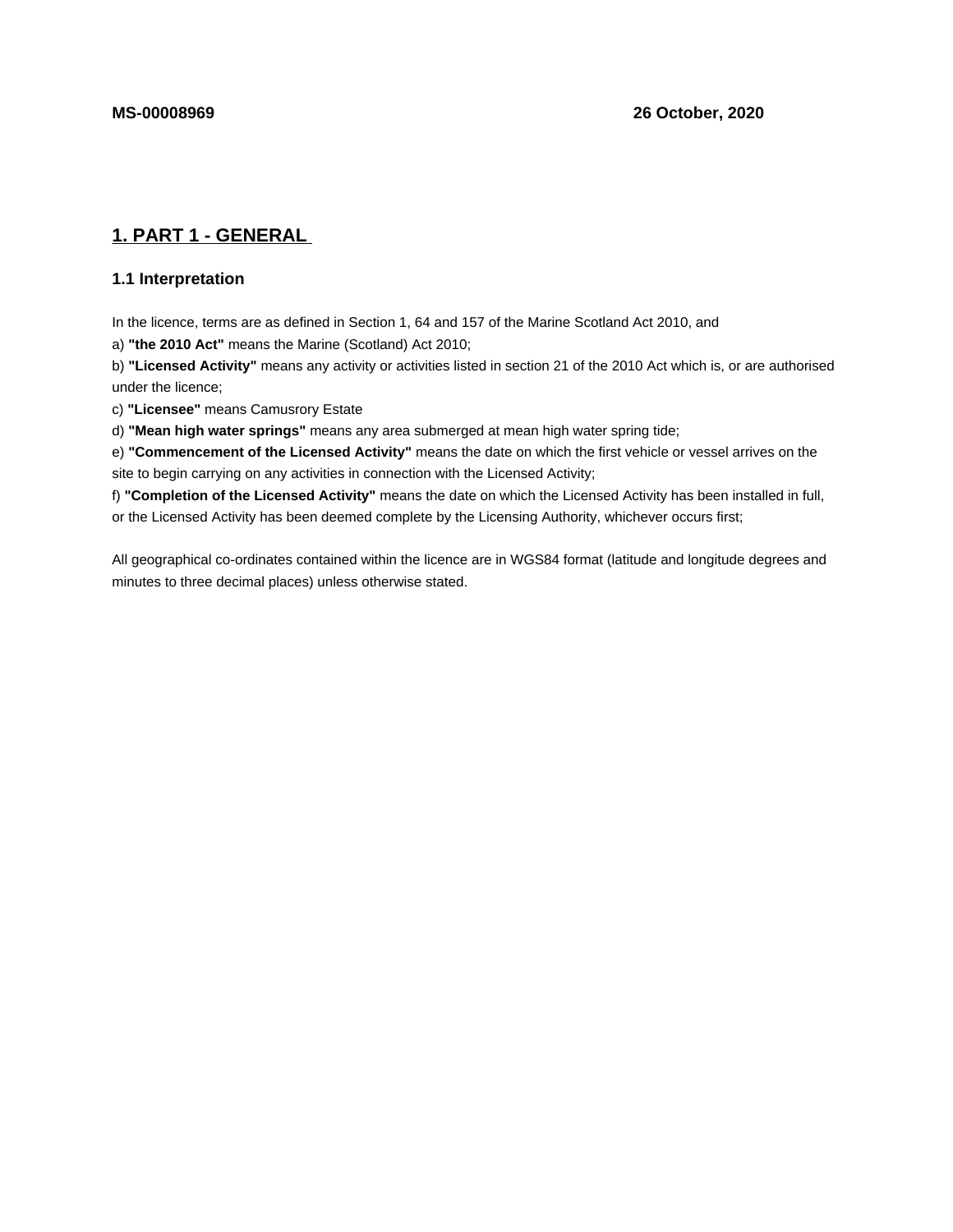## **1.2 Contacts**

All correspondence or communications relating to the licence should be addressed to:

Marine Scotland Licensing Operations Team Marine Laboratory 375 Victoria Road Aberdeen AB11 9DB Email: MS.Marinelicensing@gov.scot

## **1.3 Other authorisations and consents**

The Licensee is deemed to have satisfied itself that there are no barriers or restrictions, legal or otherwise, to the carrying on of the Licensed Activities in connection with the licensed activity. The issuing of the licence does not absolve the Licensee from obtaining such other authorisations and consents, which may be required under statute.

### **1.4 Variation, suspension, revocation and transfer**

Under section 30 (1) of the 2010 Act the Licensing Authority may by notice vary, suspend or revoke the licence granted by them if it appears to the Licensing Authority that there has been a breach of any of its provisions. For any such other reason that appears to be relevant to the Licensing Authority under section 30(2) or (3) of the 2010 Act. Under the 2010 Act variations, suspensions, revocations and transfers of licences are subject to the procedures set out in section 31 of the Act.

Under section 30 (7) of the 2010 Act, on an application made by a licensee, the Licensing Authority may vary a licence if satisfied that the variation being applied for is not material.

Under section 30 (8) of the 2010 Act, on an application made by the licensee, the Licensing Authority may transfer the licence from the Licensee to another person.

## **1.5 Breach of requirement for, or conditions of, licence**

 Under section 39 of the 2010 Act it is an offence to carry on a Licensable Marine Activity without a marine licence and it is also an offence to fail to comply with any condition of a marine licence.

#### **1.6 Defences: actions taken in an emergency**

Under section 40 of the 2010 Act it is a defence for a person charged with an offence under section 39(1) of the 2010 Act in relation to any activity to prove that –

the activity was carried out for the purpose of saving life, or for the purpose of securing the safety of a vessel, aircraft or marine structure ('force majeure'), and

that the person took steps within a reasonable time to inform the Licensing Authority as set out in section 40(2) of the 2010 Act.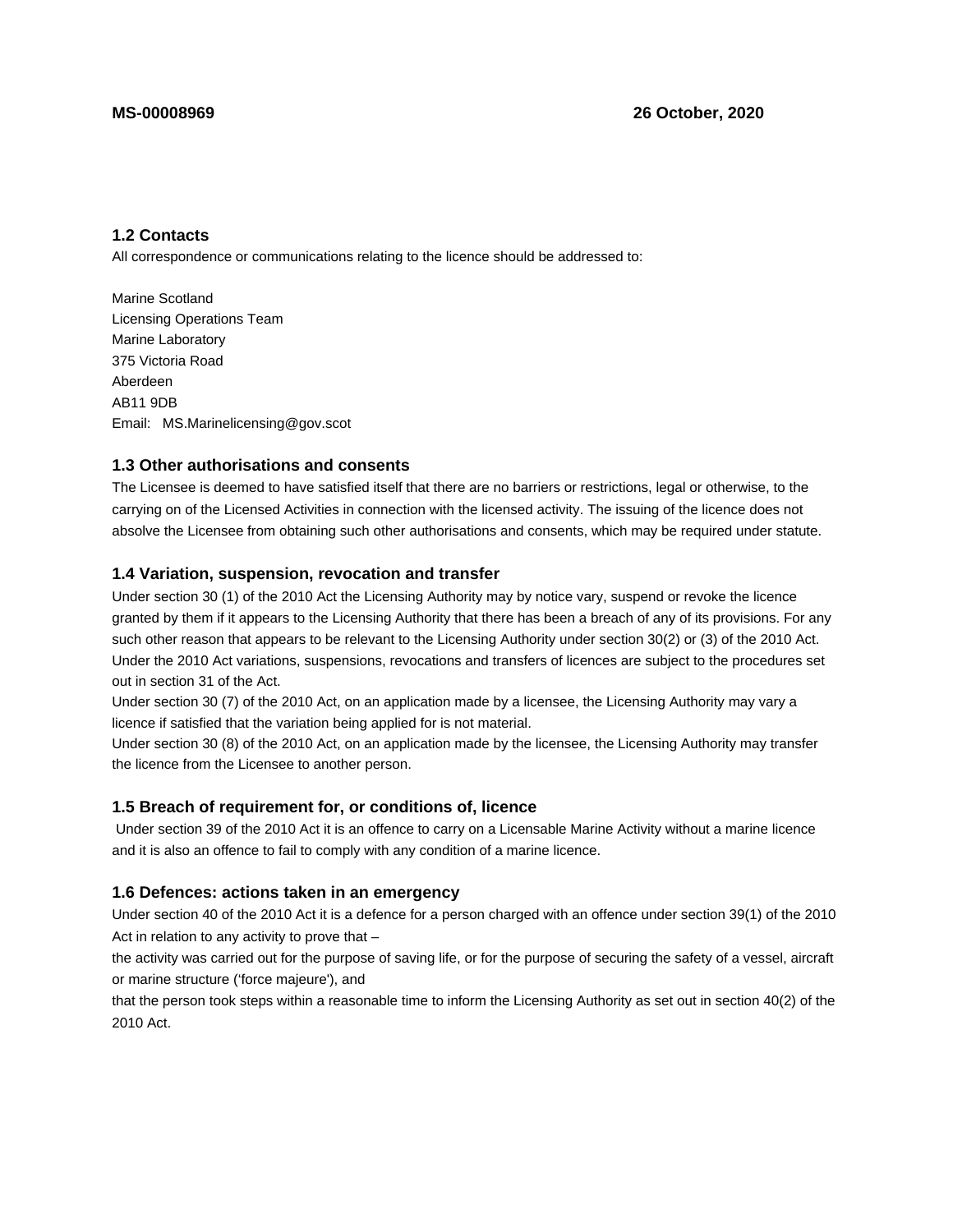# **1.7 Offences relating to information**

Under section 42 of the 2010 Act it is an offence for a person to make a statement which is false or misleading in a material way, knowing the statement to be false or misleading or being reckless as to whether the statement is false or misleading, or to intentionally fail to disclose any material information for the purpose of procuring the issue, variation or transfer of a marine licence or for the purpose of complying with, or purporting to comply with, any obligation imposed by either Part 4 of the 2010 Act or the provisions of this licence.

## **1.8 Appeals**

Under Regulation 3(1) of the Marine Licensing Appeals (Scotland) Regulations 2011 a person who has applied for a marine licence may by summary application appeal to against a decision taken by the Licensing Authority under section 71(1)(b) or (c) or (5) of the Act.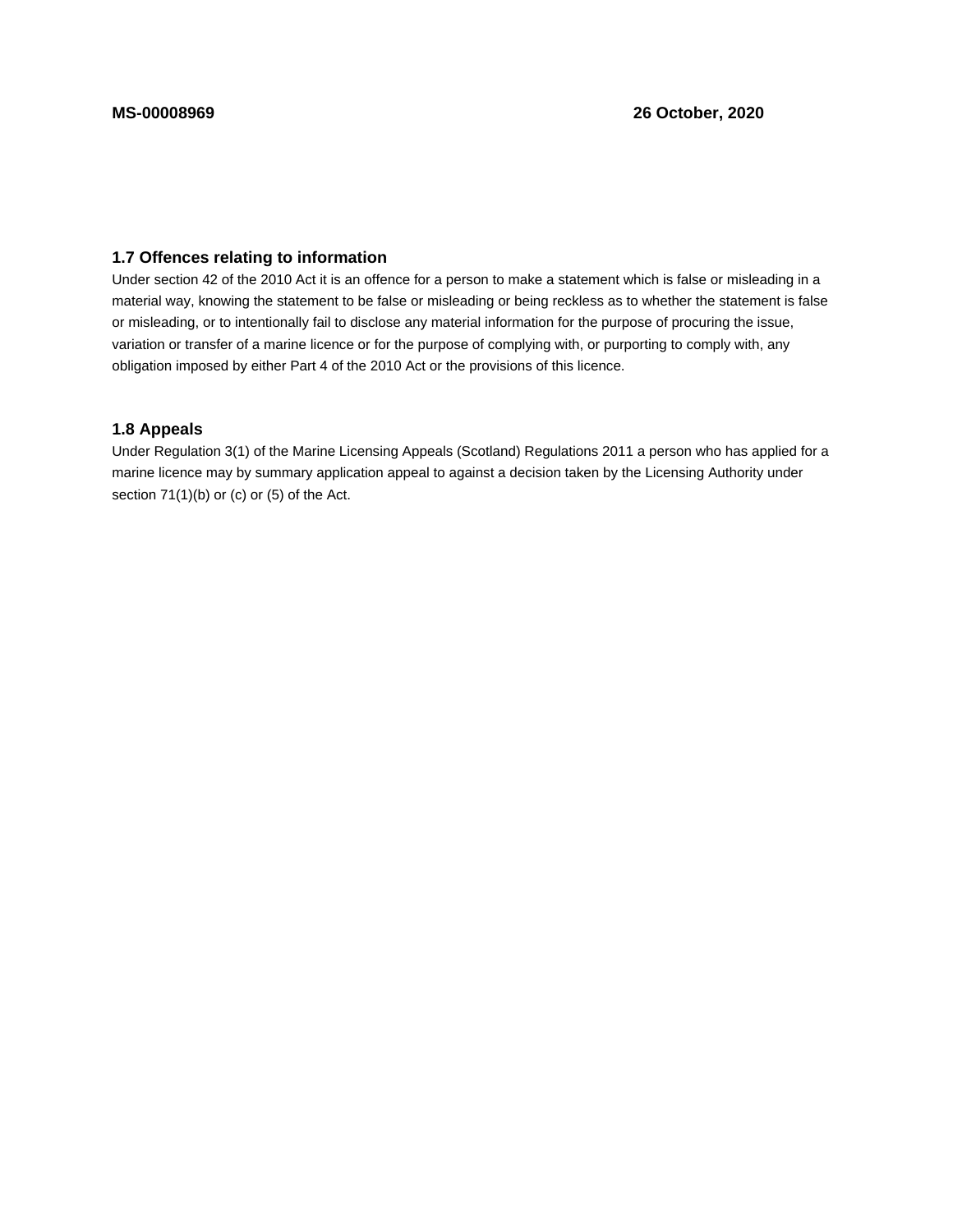# **2. PART 2 – PARTICULARS**

## **2.1 Agent**

Mr Michael Laing Strutt and Parker 5 St John Street Perth PH1 5SP

## **2.2 Location of the Licensed Activity**

Head of Loch Nevis, by Mallaig, at points located by;

56° 59.878' N 05° 33.137' W 56° 59.871' N 05° 33.069' W 56° 59.878' N 05° 33.019' W 56° 59.846 N 05° 33.093' W 56° 59.861' N 05° 33.067 W

As shown in Annex One.

## **2.3 Description of the Licensed Activity**

Deposit of moorings

As described in application dated 19 June, 2020 and correspondence submitted in support of the application.

## **2.4 Descriptions of the substances or objects to be deposited**

This licence authorises the deposit of the undernoted substances and objects required in connection with the licensed activity, subject to the maximum amounts as specified below:

5 Moorings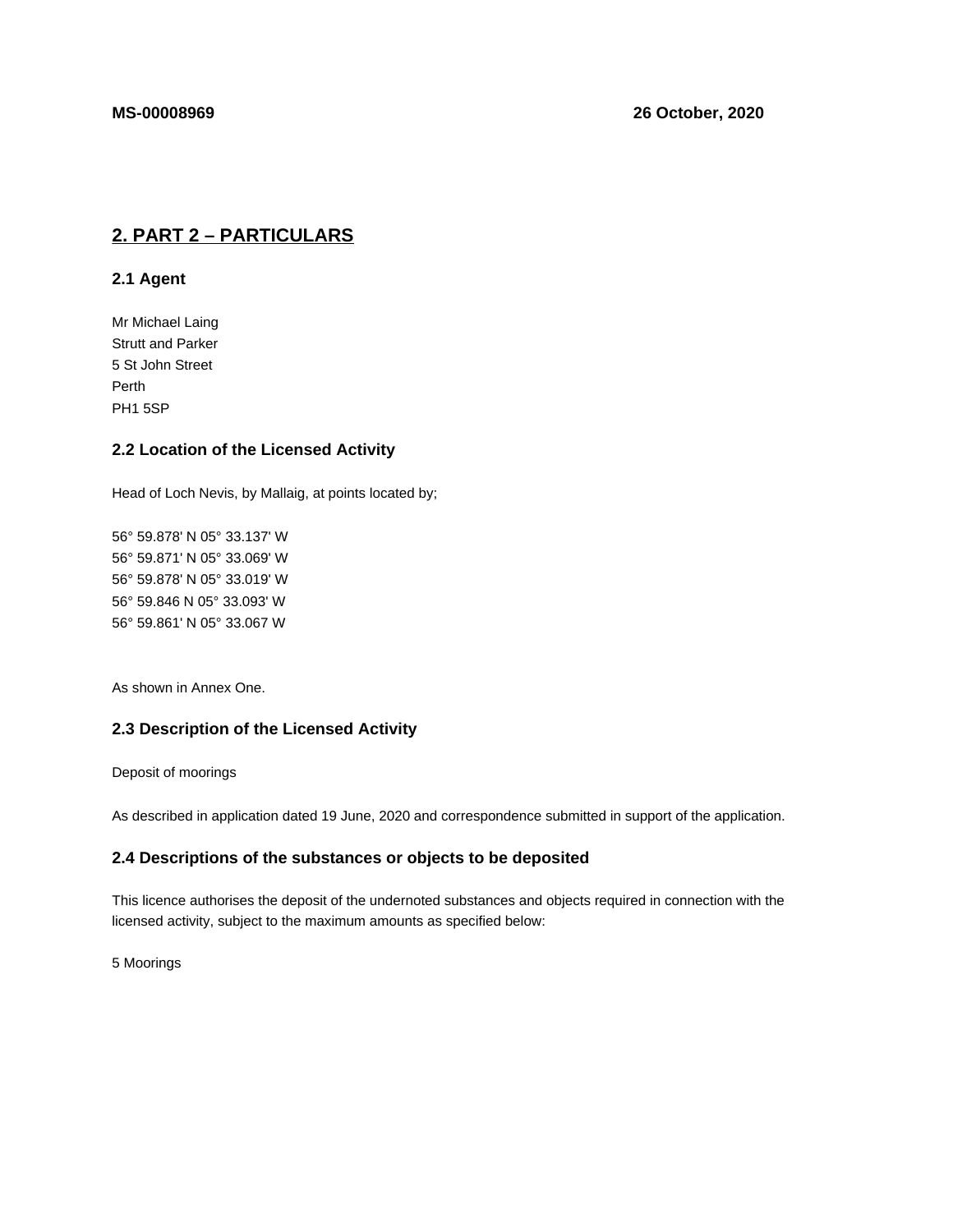# **3. PART 3 – CONDITIONS**

## **3.1 General Conditions**

3.1.1. The Licensee must at all times deposit substances and objects in accordance with the licence, the application and the plans and programmes approved by the Licensing Authority.

3.1.2. The Licensee must ensure that only the materials listed in Part 2 of the licence are used during the execution of the Licensed Activity and that all materials, substances or objects used during the execution of the works are inert and do not contain toxic elements which may be harmful to the marine environment, the living resources which it supports or human health.

3.1.3. The Licensee must ensure that the Licensed Activity does not encroach on any recognised anchorage, either charted or noted in nautical publications, within the licensed area.

3.1.4. In the event of any breach of health and safety or environmental obligations relating to the Licensed Activity during the period of the licence, the Licensee must provide written notification of the nature and timing of the incident to the Licensing Authority within 24 hours of the incident occurring. Confirmation of remedial measures taken and/or to be taken to rectify the breach must be provided, in writing, to the Licensing Authority within a period of time to be agreed by the Licensing Authority.

3.1.5. The Licensee must notify Source Data Receipt, The Hydrographic Office, Admiralty Way, Taunton, Somerset, TA1 2DN (e-mail: sdr@ukho.gov.uk; tel.: 01823 484444) prior to commencement to permit promulgation of maritime safety information and upon completion of the the Licensed Activity. Such notifications must include a copy of the licence, and wherever possible, 'as built plans', in order that all necessary amendments to nautical publications are made.

3.1.6. The Licensee must remove the materials, substances or objects from below the level of Mean High Water Springs, or make such alterations as advised by the Licensing Authority, within one month of notice being given by the Licensing Authority at any time it is considered necessary or advisable for the safety of navigation, and not replaced without further approval by the Licensing Authority. The Licensee shall be liable for any expense incurred.

3.1.7. If governmental assistance is required (including UK governmental assistance or the assistance of any UK devolved government) to deal with any emergency arising from:

- a) the failure to mark and light the deposited objects as required by this licence;
- b) the maintenance of the deposited objects or
- c) the drifting or wreck of the deposited objects,

to include the broadcast of navigational warnings, then the Licensee is liable for any expenses incurred in securing such assistance.

3.1.8. Any person authorised by the Licensing Authority must be permitted to inspect the site at any reasonable time.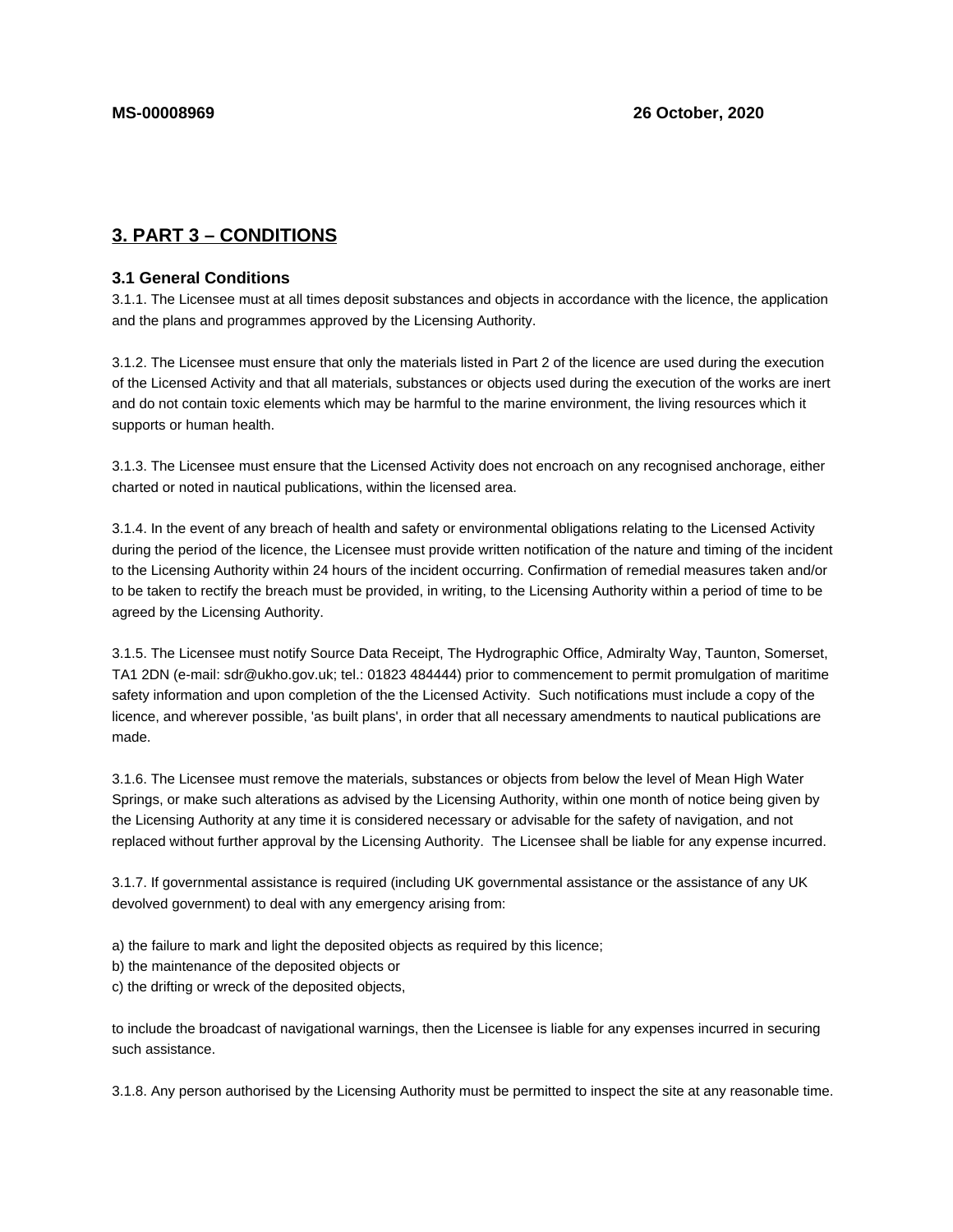## **3.2 Prior to the commencement of the Licensed Activity**

3.2.1. The Licensee must provide the name and function of any agent, contractor or sub-contractor appointed to undertake the Licensed Activities, as soon as is reasonably practicable prior to the Licensed Activities commencing.

3.2.2. The Licensee must ensure that HM Coastguard, in this case nmoccontroller@hmcg.gov.uk, The National Maritime Operations Centre, is made aware of the Licensed Activity prior to Commencement.

3.2.3. The Licensee must, prior to and no less than seven calendar days before the Commencement of the Licensed Activity, notify the Licensing Authority, in writing, of the date of Commencement of the Licensed Activity authorised under this licence.

3.2.4. The Licensee must issue a local notification to marine users - including fisherman's organisations, neighbouring port authorities and other local stakeholders - to ensure that they are made fully aware of the activity.

#### **3.3 During the Licensed Activity**

3.3.1. The Licensee must ensure that the Licensed Activity is maintained at all times in good repair.

3.3.2. Only those persons acting on behalf of, and authorised by, the agent or the Licensee shall undertake the deposit operations.

3.3.3. The Licensee must ensure that any debris or waste materials arising during the course of the Licensed Activity are removed for disposal at an approved location above the tidal level of Mean High Water Springs.

3.3.4. In the event of the Licensed Activity being discontinued the materials used or substances and objects deposited under the authority of the licence shall be removed to the satisfaction of the Licensing Authority.

3.3.5. The Licensee must ensure tha copies of the licence are available for inspection by any authorised Enforcement Officer at:

a) the premisis of the Licensee;

b) the premisis of any agent acting on behalf of the Licensee; and

c) site of the Licensed Activity

3.3.6. The Licensee must ensure the best method of practice is used to minimise re-suspension of sediment during the Licensed Activity.

3.3.7. The Licensee must ensure appropriate steps are taken to minimise damage to the foreshore and seabed by the Licensed Activity.

3.3.8. The Licensee must ensure the foreshore and seabed is returned to the original profile, or as close as reasonably practicable, following the completion of the Licensed Activity.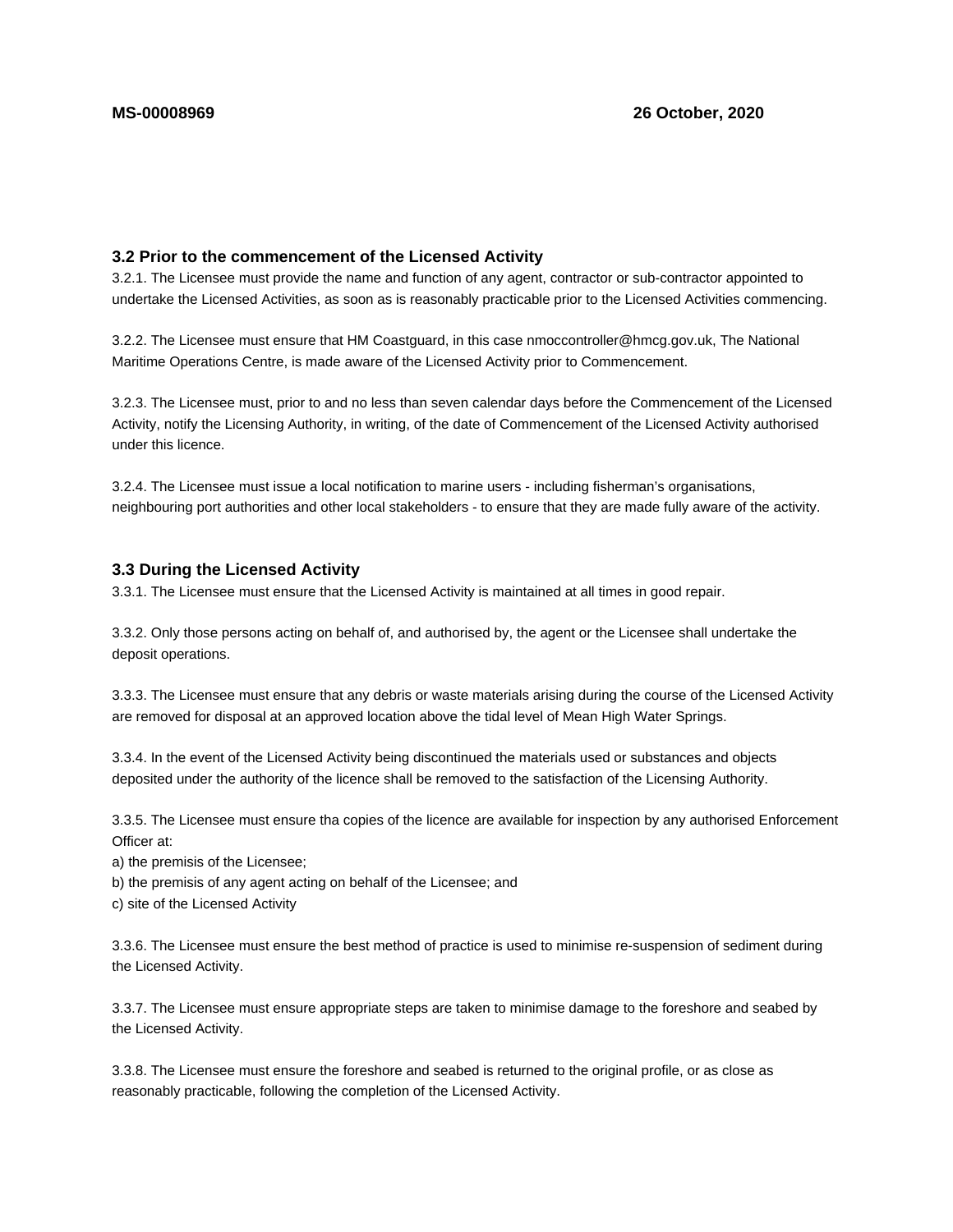3.3.9. If it is desired to display any marks or lights not required by the licence then details must be submitted to the Northern Lighthouse Board and its ruling complied with. The display of unauthorised marks or lights is prohibited.

## **3.4 Upon Completion of the Licensed Activity**

3.4.1. The Licensee must, no later than 14 days following the Completion of the Licensed Activity notify the Licensing Authority, in writing, of the date of the Completion of the Licensed Activity.

3.4.2. If a new licence is required, the Licensee must make an application at least fourteen weeks before the expiry date of the licence. This licence shall not continue in force after the expiry date of 15 August 2024.

3.4.3. The Licensee must submit a written report regarding the deposit of the licensed objects to the Licensing Authority. The written report must be submitted on the forms provided by the Licensing Authority no later than 31 July 2027.